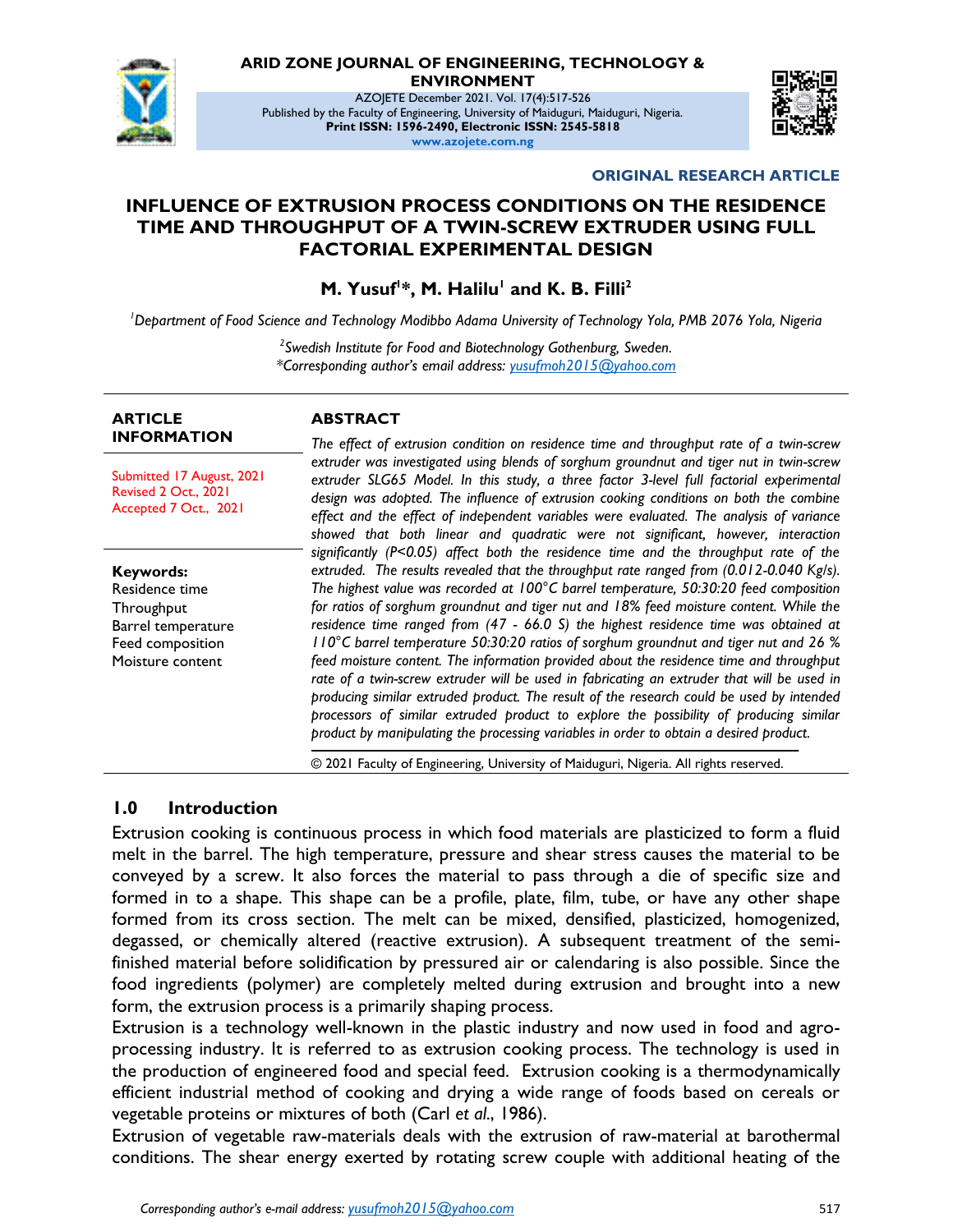barrel, the food material is heated to its melting point or plasticizing point. Food extruders belong to the family of HTST (High Temperature Short Time) equipment capable of performing cooking task under high temperature and pressure and expel the cooked food within seconds. Exposure of food to high temperature for only a short time has the advantage of restricting unwanted denaturation effects on starches, proteins, amino acids, vitamin and enzymes. Leszek (2005) reported that physical and technological aspect like heat transfer, mass transfer, momentum transfer, residence time and residence time distribution have a strong impact on the food and the feed properties during extrusion cooking and can drastically influence the final product quality.

The food extruder therefore is likened to a continuous flow reactor capable of processing biopolymers and ingredient mixes at relatively high temperature under high pressure and shear forces at relatively low moisture contents. The heating and shearing during the time of extrusion causes series of physical and chemical changes which encompasses starch gelatinisation and dextrinization protein denaturation and cross linking, browning denaturation of vitamins and enzymes and are obviously complex. The resulting properties of the cooked food are a composite of all components, which emerge from the extruder die (Harper, 1981).

There are two classes of extruder (single and twin-screw) based on the number of screws. Single screw extruder consists of a single screw encased in the barrel assembly. The feed material on its way through the open channel of the extruder undergoes a combination of various forces like shearing, mixing, and compression (Zuilichem *et al*., 1999). Single-screw extruders rely on drag flows to move material down the barrel and develop pressure at the die. Additionally, the rotational movement of the screw relative to the barrel wall creates another flow, called the cross-channel flow. This flow, which recirculates material in the channel between the screw flights, does not contribute to the net forward movement of the material. It does, however, contribute to the mixing of the material passing through the extruder. Finally, there is a third type of flow called pressure flow and accounts for the movement of material backwards in a negative direction due to the pressure at the die (Frame, 1994).The twin-screw extruders on the other hand were introduced to the food industry in the 1970s and are now extensively used in food production (Leszek, 2011). In addition to manufacturing foods similar to those produced by single- screw extruders, twin-screw extruders have found a wide application in the food industry due to their better process control and versatility, their flexible design which permitting easy cleaning and rapid product change over together with their ability to handle a wide variety of formulations (Baljit *et al.*, 2017).

Twin-screw extruders differ from the single-screw extruder in terms of their processing capability and mechanical characteristics and are largely responsible for the increasing popularity of extrusion processing. The screws in a twin-screw extruder are positioned adjacent to each other and are retained in position by profiled barrel housing, having a horizontal appearance. The position of the screws in relation to one another and their direction of rotation can be used to categorize twin-screw machines. Due to the independent variable screw configuration, twin screw extruders provide greater flexibility of operations to control product characteristics by monitoring time, temperature, pressure, and shear history (Choudhury and Gautam, 1999). Extrusion is a multi-factor process and because any change in the extrusion variables may affect the quality of the final products, extrusion cooking process are subjected to process optimization to be able to locate optimal process conditions that will produce best or desired product quality or system performance. Several experimental designs including factorial design, central composite design, etc have been used to evaluate process parameters for different types of extruders using different food ingredients. To therefore, fit an approximation model that will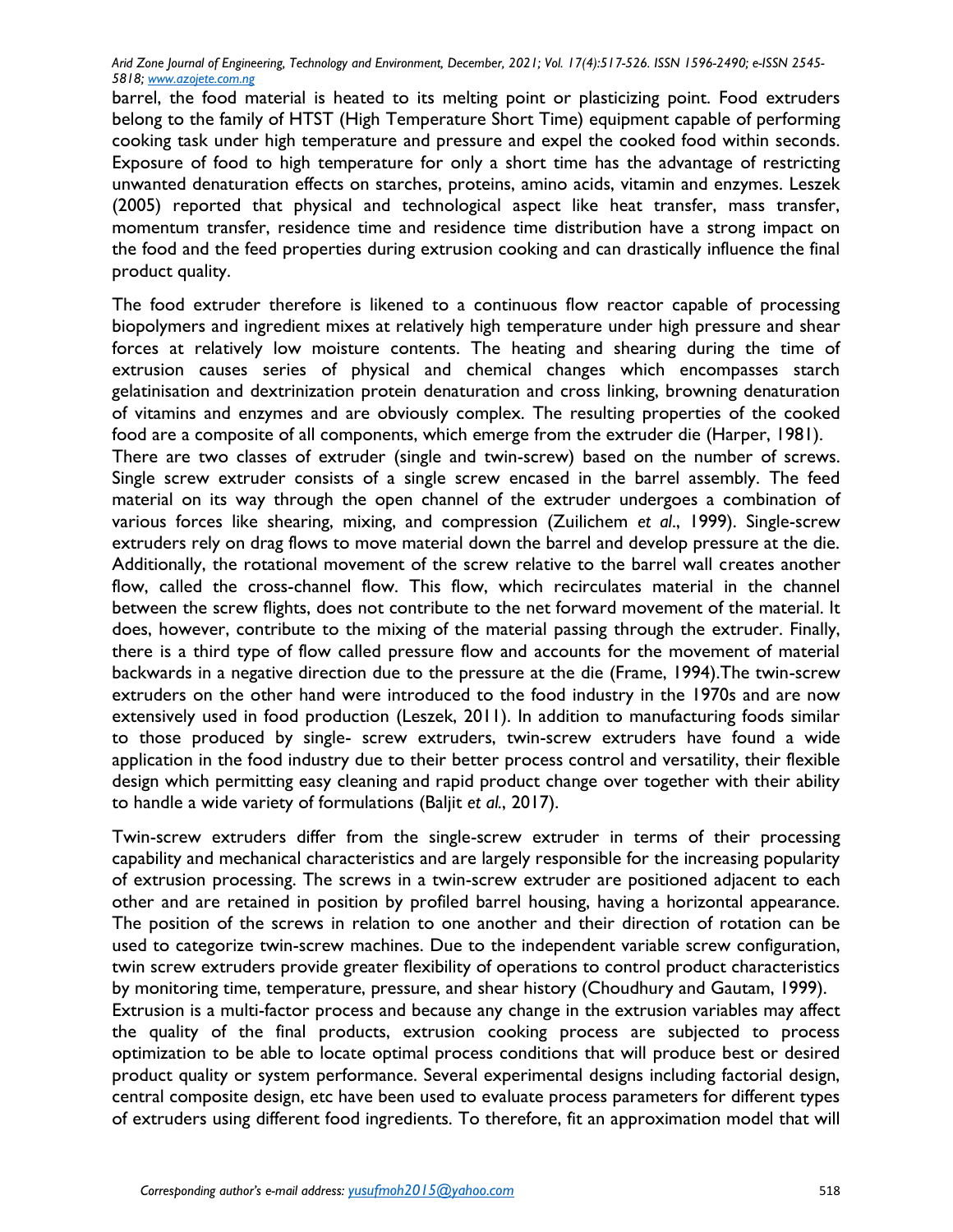represent the linear and interaction relationships between the process variables, a full factorial approach may be necessary to investigate all possible combinations (Montgomery, 1997).

A factorial experiment is an experimental strategy in which design variables are varied together, instead of one at a time. The lower and upper bounds of each of N (number) of design variables in the optimization problem needs to be defined. The allowable range is then discretized at different levels. If each of the variables is defined at only the lower and upper bounds (two levels), the experimental design is called 2*N* full factorial. Similarly, if the midpoints are included, the design is called 3*N* full factorial.

The objective of this research is to determine the influence of extrusion conditions on the residence time and throughput of a twin-screw extruder using full factorial experimental design approach.

# **2. MATERIALS AND METHODS**

The raw materials used includes sorghum (*Sorghum bicolour L*) red cultivar, groundnut (*Arachis hypogeal L*) red skin, tiger nut (*Cyperus esculentus L*) brown cultivar and granulated red pepper (*Capsicum annum*) were purchased from Jimeta modern market, Yola North Local Government Area of Adamawa State.

## **2.1 Preparation of Raw Materials**

Sorghum, groundnut and tiger nut were sorted manually, cleaned and washed with clean water and allowed to dry in conventional oven at  $50^{\circ}$ C for 1 hour, before roasting at 150 $^{\circ}$ C for 30 min in baking oven. The roasted materials (sorghum and tiger nut) were grounded to flour grinding machine (India Grinding Mill Nissan A2 7hp) and sieved to obtain the particle size of 0.05 mm, while the roasted groundnut was grounded to paste using grinding machine ((India Grinding Mill) Nissan A2 7hp). The sorghum, groundnut and tiger nut grits were mixed together in a ratio of 50:20:30, 50:25:25 and 50:30:20 respectively using Horbart mixer (model number A 200) for 10 min. From 1.5 kg of this mixture 2.5% of granulated red pepper (*Capsicum annum*) was added and mixed. The mixture was then packaged and ready for extrusion.

## **2.3. Experimental Design**

In this experiment, second-order factorial design (Eq. 1) was adopted. Factorial designs can be used for fitting second-order models. A second-order model can significantly improve the optimization process when a first order model suffers lack of fit due to interaction between variables and surface curvature. A general second-order model is defined as

$$
a_{i=1}^{n} y = a_0 + \sum_{i=1}^{n} a_i x_i + \sum_{i=1}^{n} a_{ii} x_i^2 + \sum_{i < j} \sum_{j} a_{ij} x_i x_j \tag{I}
$$

Where *x<sup>i</sup>* and *x<sup>j</sup>* are the design variables and *a* are the tuning parameters. The construction of a quadratic response surface model in *N* variables requires the study at three levels so that the tuning parameters can be estimated. Therefore, at least (*N*+1) (*N*+2) /2 function evaluations are necessary. Generally, for a large number of variables, the number of experiments grows exponentially (3*N* for a full factorial) and becomes impractical. A full factorial design typically is used for five or fewer variables. However, in this experiment three factor 3- levels full factorial design was used for the design as shown in Tables 1 and 2 (Yusuf *et al.,* 2017).

A three factor 3-level full factorial experimental design (3x3x3) was used to determine the influence of extrusion conditions on the residence time and throughput of a twin screw extruder during the extrusion of some Nigerian indigenous cereals blended with legume to produce cereal based traditional snack product of northern Nigeria (Dakuwa).The extrusion variables that were considered includes: Feed moisture content (Fm), barrel temperature (Bt)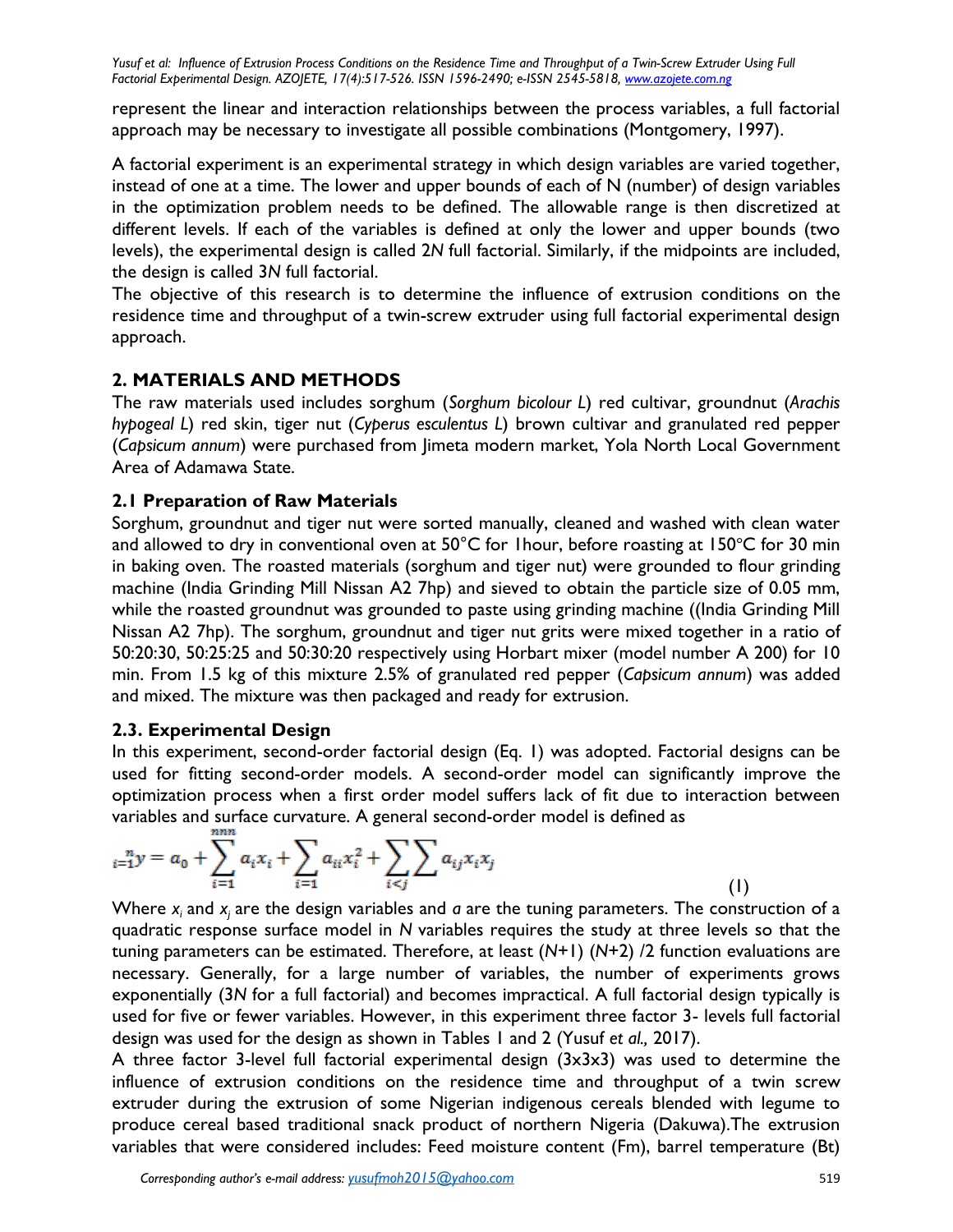and feed composition (Fc), at levels each as shown in Tables 1and 2. Thus, making it a 3 (feed moisture)  $\times$  3 (barrel temperature)  $\times$  3 (feed composition) full factorial design extrusion experiment.

Data generated from the study were statistically analysed using GenStat version 16 and fitted into a quadratic polynomial equation of the type

 $Y = b_0 + b_1X_1 + b_2X_2 + b_3X_3 + b_{11}X_{12} + b_{22}X_{22} + b_{33}X_{32} + b_{12}X_1X_2 + b_{13}X_1X_3 + b_{23}X_2X_3$  (2)

Where: Y = the response,  $X_1$  = barrel temperature,  $X_2$  = feed composition,  $X_3$  = moisture content,  $b_o$ = intercepts,  $b_1$ , $b_2$ , $b_3$  are linear,  $b_{11}$ , $b_{22}$ , $b_{33}$ are quadratic and  $b_{12}$ , $b_{13}$  and  $b_{23}$  are interaction regression coefficient terms.

Analysis of variance (ANOVA) was carried out to investigate the influence of operating conditions on the residence time and throughput rate of the extruder using GenStat Software. Three-dimension (3D) histogram was used to predict the influence of independent extrusion variables on the residence time and throughput rate of the extruded snacks. All the graphical presentations were carried out using Microsoft excel.

## **2.4 Extrusion Processing**

The extrusion cooking process was performed using a pilot scale co-rotating twin screw food extrusion cooker **(**SLG65-III Model China) the extruder has a feeder at the top with constant feed rate, it also has a control panel board where the barrel temperature was set. The machine has constant screw speed of 150 rpm and a die diameter of 3mm. The twin screw within the barrel is surrounded with heaters controlled at the control panel board. The grits were alternatively fed into the extruder inlet by volumetric feeder at a feed rate of 0.04 kg/s. The temperature of the three zones of the extruder was controlled by Eurotherm controller and was read on separate control panel board. Extruded samples were collected when the extrusion process parameters reached steady states (Aynadis and Adamu, 2014). Steady state was reached when there was no visible drift in torque and die pressure. Necessary calibration and adjustment of the barrel temperature of the extruder was performed prior to the main extrusion cooking process.

Feed rate and screw speed were constant. The feed composition was varied at 50:20:30, 50:25:25 and 50:30:20 ratios of sorghum, groundnut and tiger nut respectively. The barrel temperature of zone three, which was located just before the die was allowed to operate at different temperatures ranging from 90°C to110°C. By looking at the characteristics of the products from the extrusion, the barrel temperature was selected for the experiment.

The moisture content of the material was adjusted to give moisture contents of 18 %, 22 % and 26 % by using hydration Equation (3).

$$
W_a = S_{\scriptscriptstyle \vee} \times \left( \frac{M - Mo}{100 - M} \right) \tag{3}
$$

where:

*Wa =* Weight of water added (g)  $Sw =$  Sample flour weight  $(g)$ *M*o = Original flour moisture content (% weight base) *M* = Required dough moisture level (% weight base).

The extrusion experiment was conducted using 3 factor 3 level experiment design  $(3^3)$ , with 1factor representing extruder barrel temperature, with levels (90°C 100°C 110°C). 2nd factor representing feed composition with levels (50:20:30, 50:25:25, 50:30:20) for sorghum, groundnut and tiger nut respectively, and the 3rd factor representing feed moisture, with levels 18 %, 22% and 26 % as shown in Table 1 and 2. The extruder barrel temperature was set at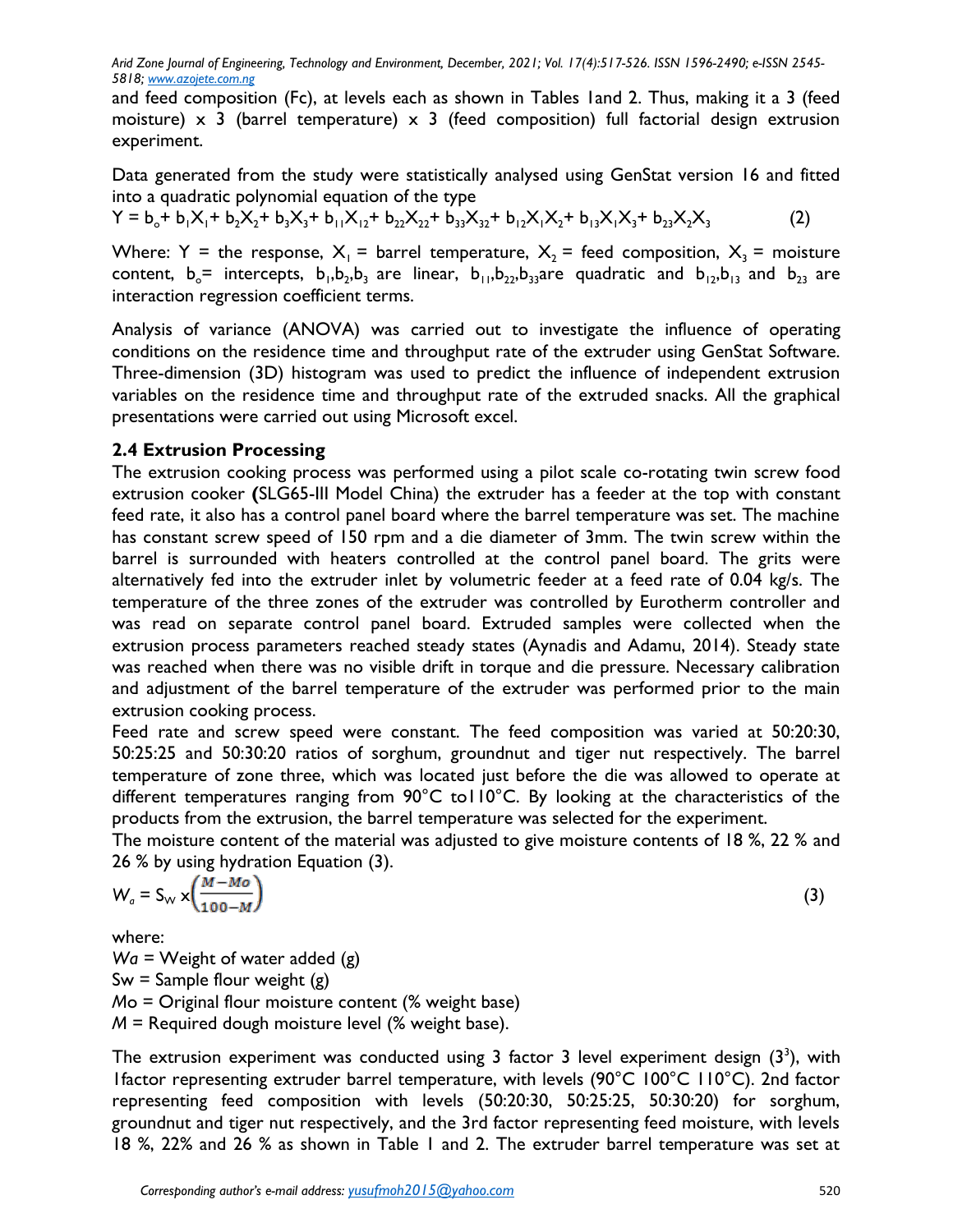90°C and 9samples were run this level, and at 100°C with additional 9samples run at the level. Finally, at 110°C the remaining 9 samples were then run totalling 27 runs. As shown in Table 1 and 2 for experimental design in coded and natural forms. At each case the screw speed remains constant at 150 rpm and the die diameter remain 3 mm. The extruded product was cooled dried and stored in a polythene bag for further analysis.

| Table T. Tactors and levels of the JXJXJ full factorial experimental design |                      |          |          |          |  |  |  |
|-----------------------------------------------------------------------------|----------------------|----------|----------|----------|--|--|--|
| Symbol Factors                                                              | <b>Factor Levels</b> |          |          |          |  |  |  |
| Barrel temperature (°C)                                                     |                      | 90       | 100      |          |  |  |  |
| Feed composition (Sorghum, groundnut, tiger nut)                            |                      | 50:20:30 | 50:25:25 | 50:30:20 |  |  |  |
| Feed moisture (%)                                                           |                      |          |          |          |  |  |  |

|  |  |  |  | Table 1: Factors and levels of the 3x3x3 full factorial experimental design |  |
|--|--|--|--|-----------------------------------------------------------------------------|--|
|  |  |  |  |                                                                             |  |

| Independent variables in coded form |                         |                         |                     |  |  |  |
|-------------------------------------|-------------------------|-------------------------|---------------------|--|--|--|
|                                     | Bt $(X_1)$<br>Levels    | Fc $(X_2)$<br>Levels    | $Fm(X_3)$<br>Levels |  |  |  |
| Runs                                | 123                     | 123                     | 123                 |  |  |  |
|                                     |                         | 3                       | 2                   |  |  |  |
| 2                                   |                         | 3                       |                     |  |  |  |
| 3                                   |                         | 3                       |                     |  |  |  |
| 4                                   |                         | $\overline{\mathbf{c}}$ | 2                   |  |  |  |
| 5                                   |                         | $\overline{2}$          |                     |  |  |  |
| 6                                   |                         | $\overline{2}$          |                     |  |  |  |
| 7                                   |                         |                         |                     |  |  |  |
| 8                                   |                         |                         |                     |  |  |  |
| 9                                   |                         |                         |                     |  |  |  |
| $\overline{10}$                     | 2                       | 2                       | 3                   |  |  |  |
| $\mathbf{I}$                        | $\overline{2}$          | $\overline{\mathbf{c}}$ | 2                   |  |  |  |
| 12                                  | $\overline{\mathbf{c}}$ | $\mathbf{2}$            |                     |  |  |  |
| 13                                  | $\overline{2}$          | 3                       |                     |  |  |  |
| 4                                   | $\overline{2}$          | 3                       | 2                   |  |  |  |
| 15                                  | $\overline{2}$          | 3                       | 3                   |  |  |  |
| 16                                  | $\overline{2}$          |                         |                     |  |  |  |
| 17                                  | $\overline{\mathbf{c}}$ |                         |                     |  |  |  |
| 8                                   | $\overline{2}$          |                         | 2                   |  |  |  |
| 9                                   | 3                       | 2                       | 2                   |  |  |  |
| $20\,$                              |                         | 2                       |                     |  |  |  |
| 21                                  | 3                       | $\overline{2}$          |                     |  |  |  |
| 22                                  | ٦                       |                         |                     |  |  |  |
| 23                                  |                         |                         |                     |  |  |  |
| 24                                  | 3                       |                         | 2                   |  |  |  |
| 25                                  |                         |                         |                     |  |  |  |
| 26                                  | 3                       |                         | 2                   |  |  |  |
| $27$                                | 3                       | 3                       |                     |  |  |  |

| Table 2. Experimental Design of Extrusion Experiment in their Coded Form |  |  |  |
|--------------------------------------------------------------------------|--|--|--|
|--------------------------------------------------------------------------|--|--|--|

The experiment was carried out in randomized order. (Bt) = Barrel temperature with levels 1 2 and 3 represents 90 100 & 110 °C, (Fc) = Feed composition with levels 1, 2 and 3 representing 50:20:30, 50:25:25 and 50:30:20 for ratios of sorghum groundnut and tiger nut respectively. (Fm) = Feed moisture with levels 1, 2 and 3 which represent 18 %, 22 % and 26 % respectively.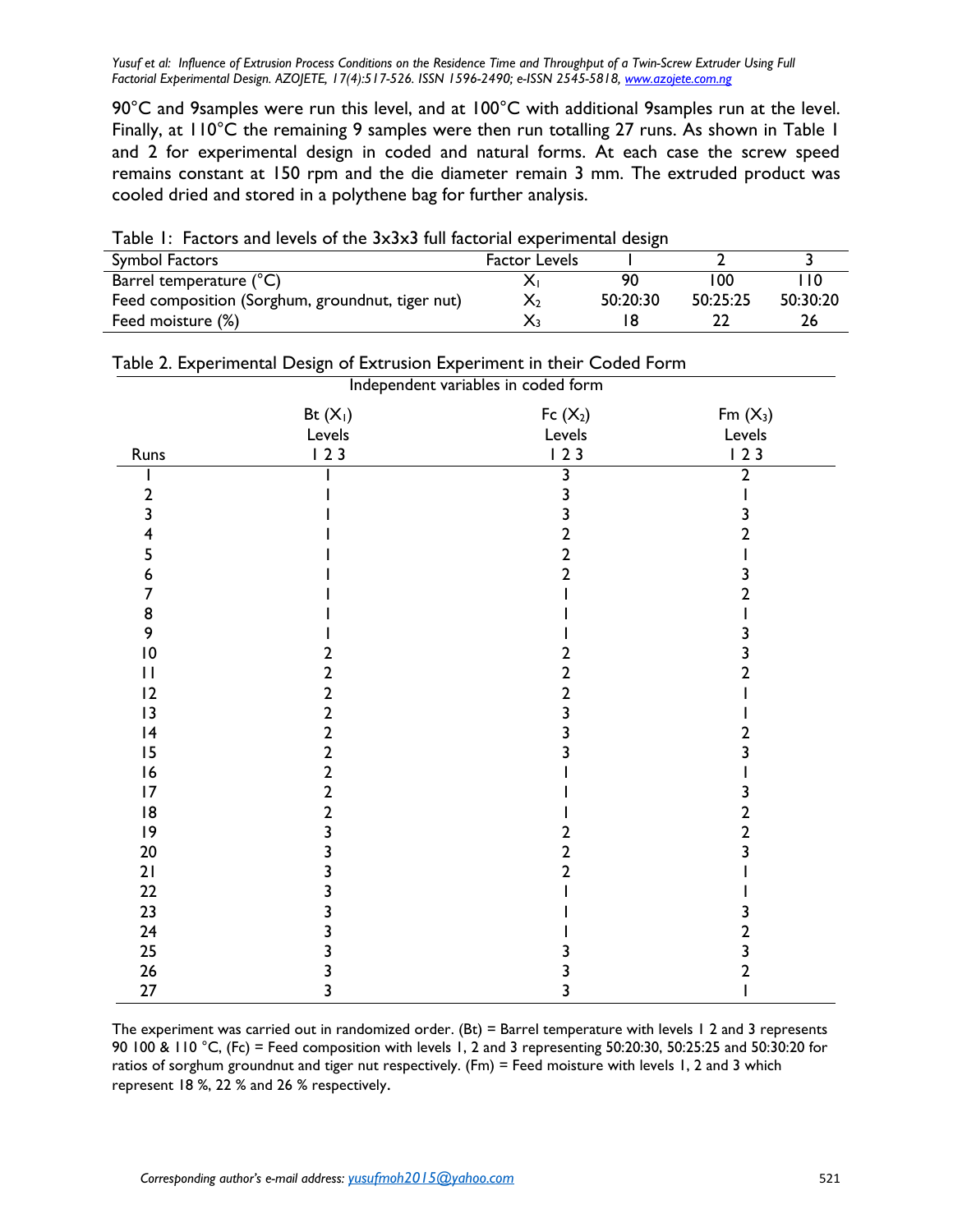#### **2.5 Residence Time (RT)**

The residence time was determined using red food colour as a tracer. 0.5g of red food colour was introduced at the feeding port and emerging samples collected until the red colour was no longer visible. The minimum residence time (RT) the feed particles spent in the extruder from introduction of the red food colour indicator at the extruder feed port until it appeared at the die was noted. The extrudate collection time (Ti) being the total time from the emergency of first colour (To) at the die to disappearance of colour was also noted.

$$
RT = (T_i - T_o) \tag{4}
$$

# **2.6 Throughput (TP)**

The throughput or mass flow rate was calculated by measuring the mass of the extrudate per unit time taken for the extruded product to come out of the die of the extruder.

Throughput rate (Mass flow rate)  $=\frac{Weight}{Time}$  Kg/s (5)

# **3. RESULTS AND DISCUSSION**

#### **3.1 Residence Time (RT)**

Table 3 shows that the least residence timeof47s was recorded at design point 23  $(Bt_3Fc_1Fm_3)$ representing  $110^{\circ}$ C barrel temperature, 50:20:30 feed composition for ratios of sorghum, groundnut and tiger nut and 26% feed moisture content, while the highest residence time of 66 s was recorded at design point  $25(Bt_3Fe_3Fm_3)$  representing 110 °C barrel temperature, 50:30:20 feed composition for ratios of sorghum groundnut and tiger nut respectively and 26% moisture content. The reason for the low RT in run 23 could be because of high tigernut content in the formulation and a high moisture content that has resulted in speedy passage of the extruded through the die and a low RT. For the high RT observed in run 25

The highest barrel temperature couple with high groundnut content in the formulation and a moisture content might have resulted in the melting and sticking of the ingredients in the barrel thereby increasing the residence of the extruded.

| Sn              | <b>BtFcFm</b> | Residence | Time (RT)/s | Throughput | Rate (TR)kg/s |
|-----------------|---------------|-----------|-------------|------------|---------------|
| 123             | 123           | 123       |             |            |               |
|                 |               |           | າ           | 51.00      | 0.027         |
|                 |               |           |             | 57.67      | 0.027         |
| 3               |               |           |             | 48.33      | 0.027         |
| 4               |               |           |             | 48.67      | 0.037         |
| 5               |               |           |             | 61.67      | 0.023         |
| 6               |               |           |             | 56.00      | 0.030         |
|                 |               |           |             | 54.33      | 0.030         |
| 8               |               |           |             | 51.67      | 0.030         |
| 9               |               |           |             | 60.00      | 0.023         |
| $\overline{10}$ |               |           |             | 58.33      | 0.033         |
| Ħ               |               |           |             | 56.67      | 0.030         |
| 12              |               |           |             | 59.33      | 0.023         |
| 13              |               |           |             | 50.00      | 0.040         |
| 4               |               |           |             | 58.33      | 0.020         |
| 15              |               |           |             | 48.33      | 0.030         |
| 16              |               |           |             | 58.33      | 0.027         |
| 17              |               |           |             | 61.58      | 0.028         |

**Table 3:** Influence of extrusion variables on residence time and throughput rate of a twinscrew extruder.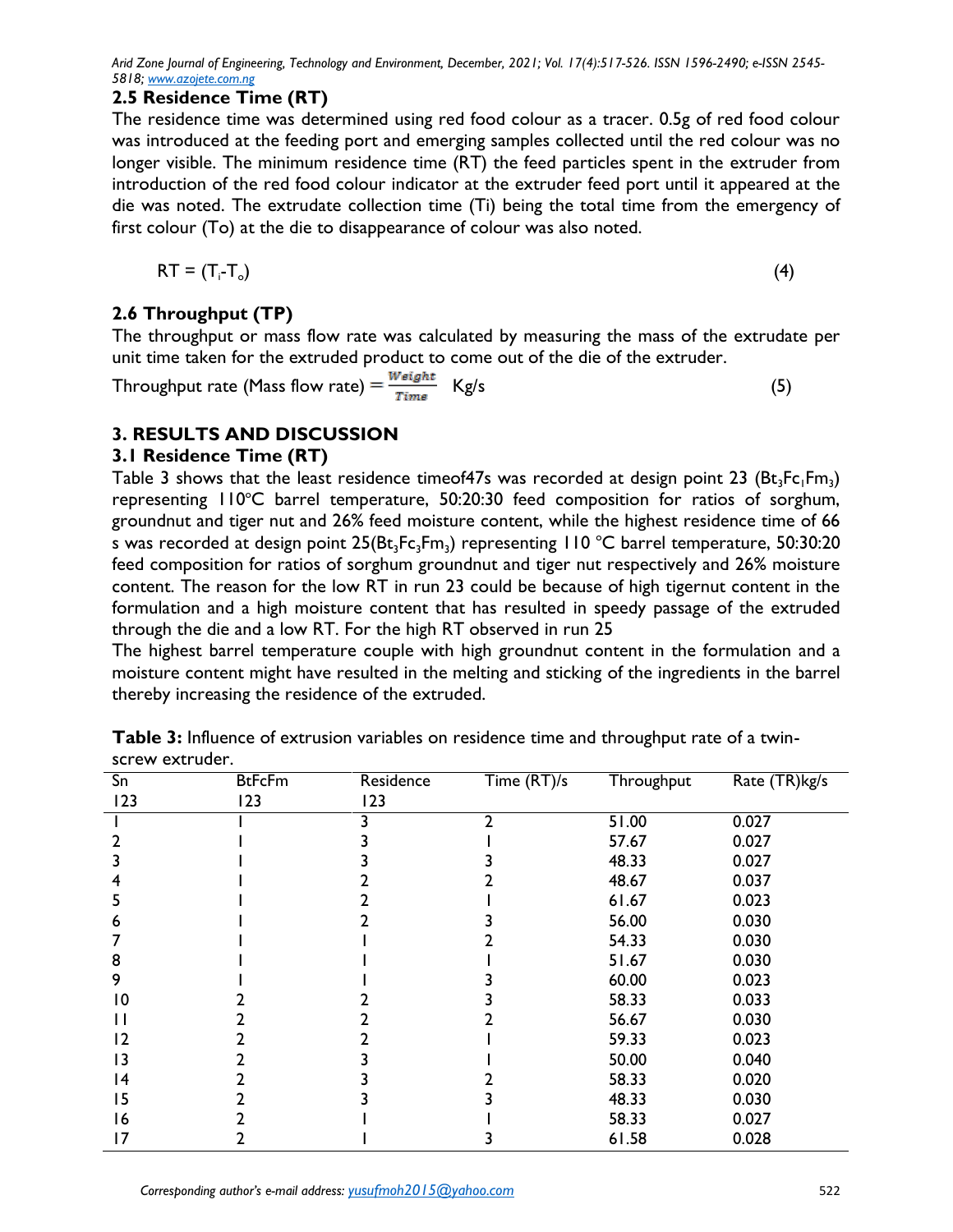| 18 |  | 60.33 | 0.023 |  |
|----|--|-------|-------|--|
| 9  |  | 61.67 | 0.027 |  |
| 20 |  | 54.00 | 0.027 |  |
| 21 |  | 53.33 | 0.032 |  |
| 22 |  | 58.33 | 0.025 |  |
| 23 |  | 47.33 | 0.033 |  |
| 24 |  | 54.33 | 0.027 |  |
| 25 |  | 66.41 | 0.012 |  |
| 26 |  | 53.33 | 0.040 |  |
| 27 |  | 49.00 | 0.032 |  |

The experiment was carried out in randomized order. (Bt) = Barrel temperature with levels 1 2 and 3 represents 90 100 & 110 °C, (Fc) = Feed composition with levels 1, 2 and 3 representing 50:20:30, 50:25:25 and 50:30:20 for ratios of sorghum groundnut and tiger nut respectively. (Fm) = Feed moisture with levels 1, 2 and 3 which represent 18 %, 22 % and 26 % respectively.

## **3.1 Residence Time (RT)**

The observed results agreed with the finding of Omeire *et al*., (2013) who reported that RT decreased as the moisture content and screw speed increased. The results were in agreement with the report of some researchers (Nwabueze and Iwe, 2012) who observed that extrudates spent longer time in the extruder as feed moisture or screw speed decreased from 27% to 15% or 180rpm to 100rpm respectively, thereby increasing the residence time distribution characteristics.

The analysis of variance revealed that both linear and quadratic effect were not significant, however interaction effect significantly (P<0.05) affects the residence time of the extruded.

The influence of independent variables on residence time of the extruded revealed that increasing barrel temperature from  $90^{\circ}C$  to  $100^{\circ}C$  resulted in decreasing the residence time from 60.81 secs to 56.58 secs this is in line with report by SueShan *et al* (2015) that the results showed that an increase in extruder barrel temperature decreased the residence time of the flours in the extruder from 4.11-11.32 min to 2.24-6.76 min. However, increasing the barrel temperature to  $110^{\circ}$ C increases the residence time to 58.39s it is anticipated that at high temperature the extruded melt and stick to the barrel that result in increasing the residence time as observed. On feed composition also increasing the level of groundnut from 20% to 30% results in increasing the residence time from 58.26 to 59.05 this has to do with melting and sticking of groundnut as a result of high oil content that increases the residence time. On feed moisture content increasing the feed moisture from 18%, 22% and 26% respectively resulted in increasing the residence from 57.27, 58.78, to 59.74 S respectively. Figure 1 represents the 3D Histogram and Figure 2, the 3D Radar projections.



Figure 1: Effect of extrusion variables on residence time RT of extruded<br>Figure 1: Effect of extrusion variables on residence time RT of extruded<br>523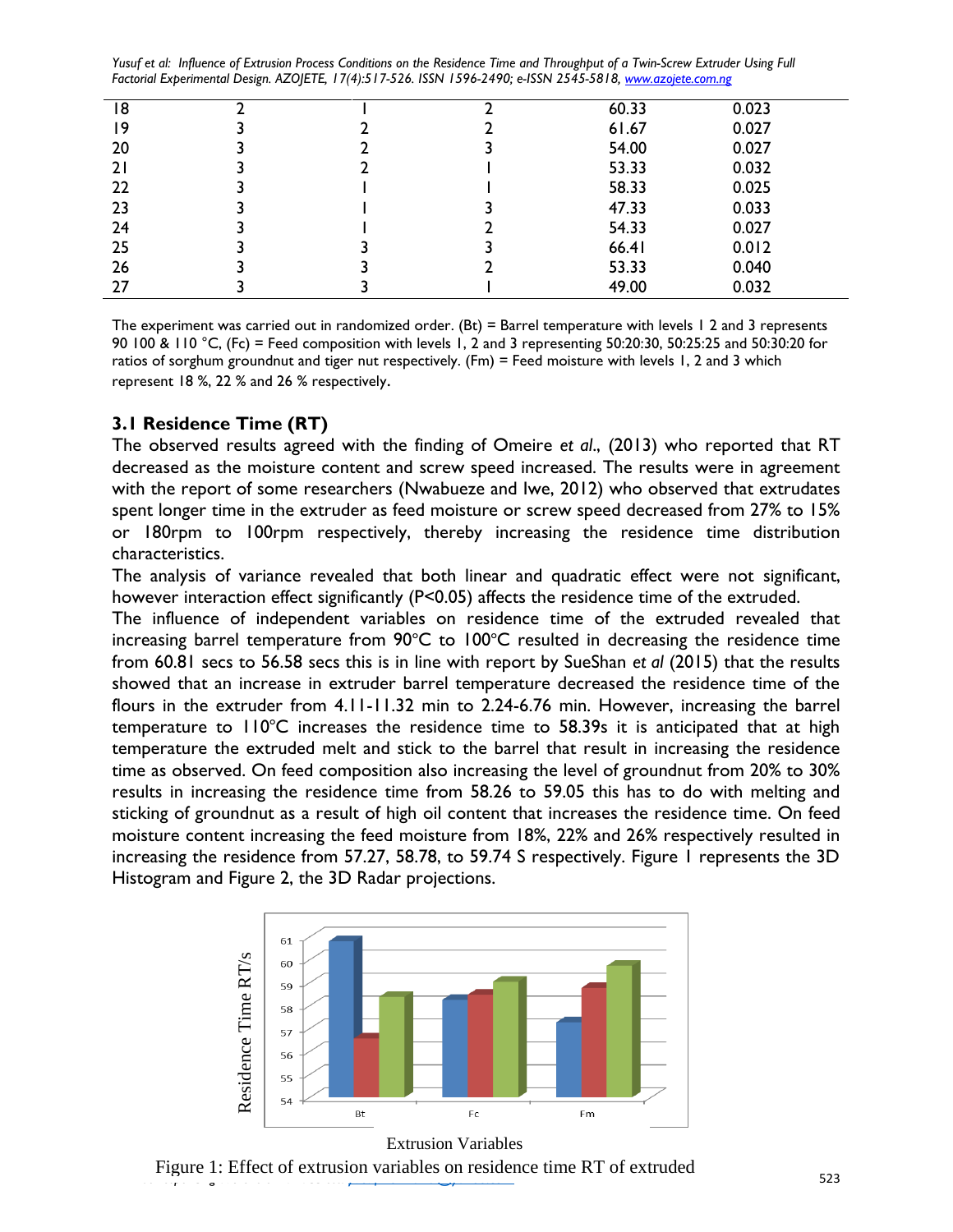

 **(**3D Radar Projection)

## **3.2 Throughput Rate**

The least throughput rate of 0.012 Kg/s was recorded at design point  $25(Bt_3Fc_3Fm_3)$ representing  $110^{\circ}$ C barrel temperature 50:30:20 feed composition for ratios of sorghum groundnut and tiger nut and 26 % feed moisture content respectively. The least throughput rate recorded at design point 25 could be because of high barrel temperature, high percentage of groundnut that contains high fat and high moisture content. The combination of that result to the melting and sticking of the formulation to the barrel thereby affect the mass flow rate of the melt.

The highest throughput rate of 0.040 kg/s was recorded at design point  $\mathsf{I3}(\mathsf{Bt}_2\mathsf{Fc}_3\mathsf{Fm}_1)$ representing  $100^{\circ}$ C barrel temperature 50:30:20 feed compositions for ratios of sorghum groundnut and tiger nut and 18 % moisture content. The highest throughput rate recorded at design point 13 could be because of low moisture content that reduced the rate of melting and sticking of the formulation in the barrel. That gives the highest mass flow rate of the extruded products. So, the feed composition and the feed moisture content played significant role in ascertaining throughput rate of twin screw extruder of the extruded products since the machine has constant screw speed. This information could be used in the design and construction of extruder for scale up production of extruded products. Analysis of variance showed that linear and quadratic were not significant but interaction significantly (P<0.05) affect the throughput rate of the extruded.

The influence of independent variables on the throughput rate of the extruded products were also studied. Increasing the barrel temperature from  $90^{\circ}$ C to  $110^{\circ}$ C resulted in increasing the throughput rate from 0.025 to 0.026 Kg/s, the result obtained agreed with the reported literature by Sobowale *et al*. (2016) who found that an increase in barrel temperature increased the mass flow rate to  $64.5\%$  of the extrudates significantly ( $p<0.05$ ). On feed composition increasing the percentage of groundnut in the formulation from 20% to 25% resulted in increasing the throughput rate from 0.026 to 0.027 Kg/s, further 30% increase of groundnut content results in decreasing the throughput rate to 0.024 Kg/s and that could be because of high fat content of groundnut, this observed effect is in line with literature reported by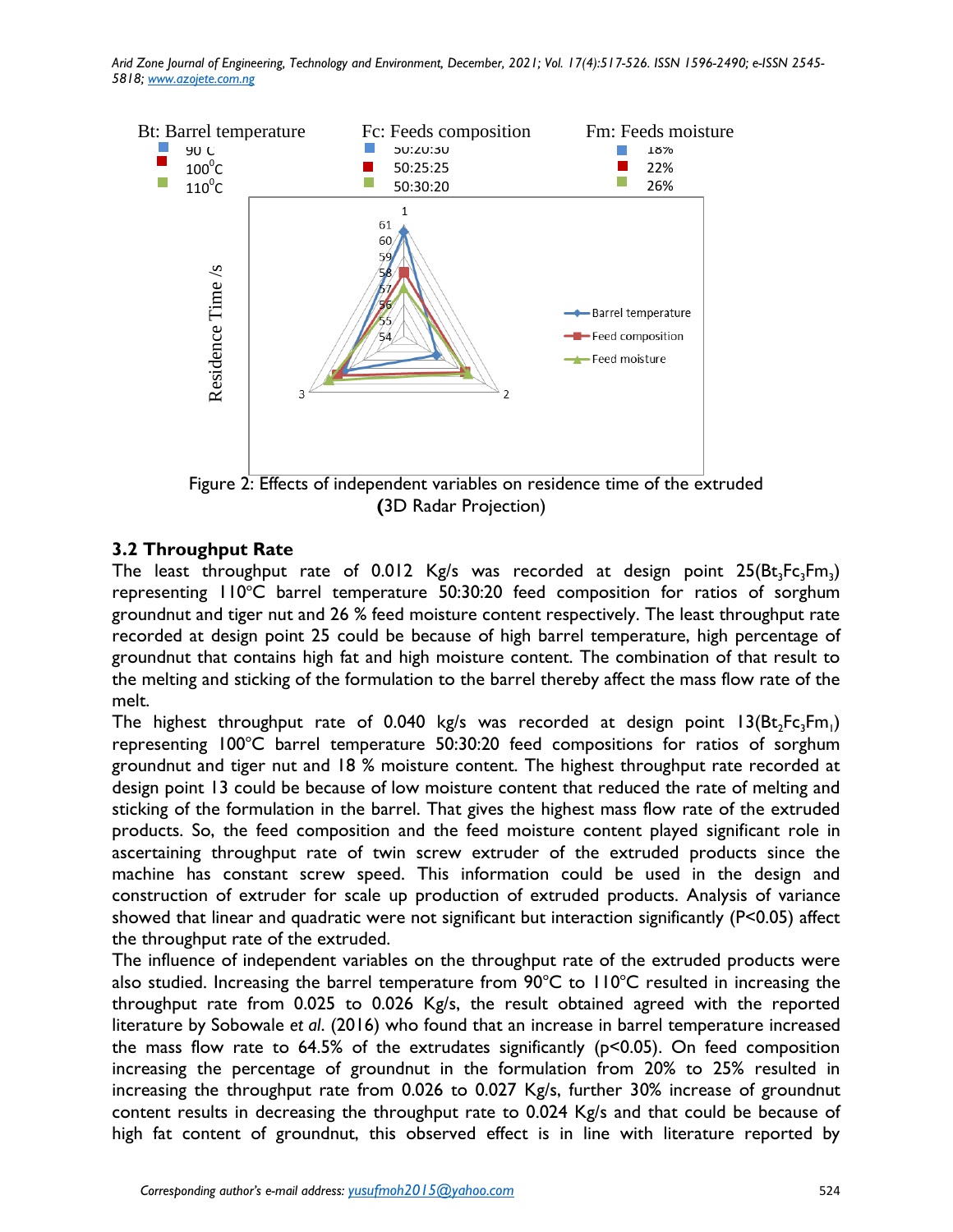Nwabueze *et al*. (2006) that mass flow rate ranged from 2.99kg/h to 6.72kg/h as feed composition shifted from African bread fruit towards soybean. On feed moisture content increasing the moisture content from 18% to 24% resulted in decreasing the throughput rate from 0.027 to 0.024 as shown in Figure 3 which is 3D Histogram and Figure 4, 3D Radar projections respectively.



Extrusion Variables

Figure 3: Effect of extrusion variables on throughput rate of extruded



Figure 4: Effects of independent variables on throughput rate of the extruded

 **(**3D Radar Projection)

## **4. Conlusion**

The influence of twin-screw extrusion conditions on residence time and throughput rate of the extruded sorghum-graundnut-tiger nut products were investigated and the result reveals that residence time ranged from 47 to 66s while throughput rate range from 0.012 to 0.040 Kg/s. The analysis of variance showed that both linear and quadratic were not significant, however, interaction significantly (P<0.05) affect both the residence time and the throughput rate of the extruded. The knowledge of the optimum values of residence time and throughput rate could be used to design and fabricate an extruder to enhance the production of the extruded foods having similar composition. The research also provides information to some intended processors of Dakuwa through extrusion and similar products on how to manipulate the processing parameters in order to arrive at the desired product quality.